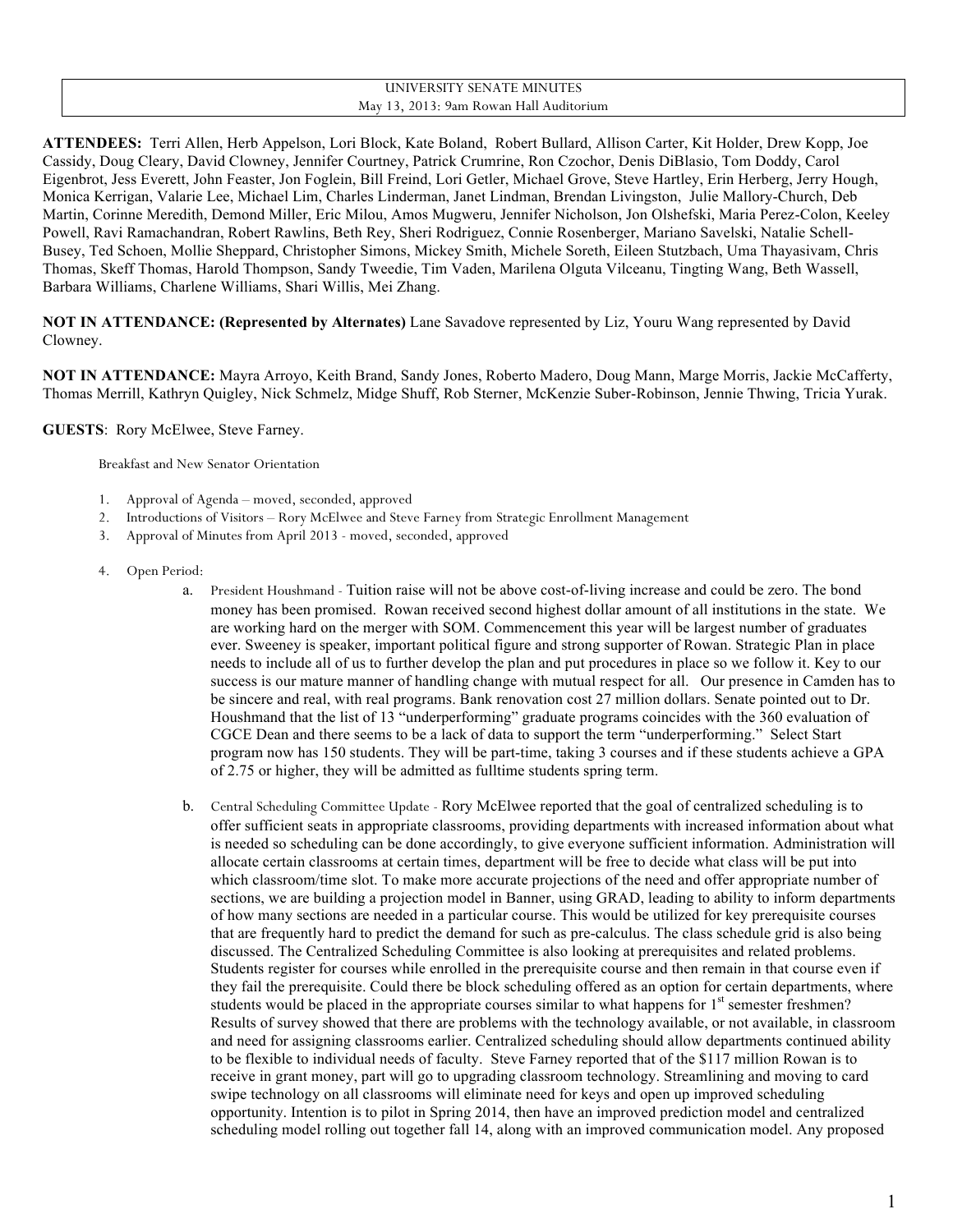change to class schedule grid will come to senate for approval before put into effect. Question asked: could current card swipe system be used for lab equipment? Yes. Question: Why are unassigned classroom still unassigned? Steve Farney is working with Steve Kessel weekly regarding this. Question: Can centralized scheduling address the problem in Camden? Students are late to class in Camden by 15 minutes due to taking shuttle service from Glassboro to Camden Campus? Timeline is hopefully for money to come by July 1 to get technology in place by fall 14. Grid change will come to senate next year.

#### 5. Elections

- a. President Bill Freind
- b. Vice President Barbara Williams
- c. Secretary Deb Martin
- d. Standing Committees
	- i. Academic Integrity Monica Kerrigan
	- ii. Academic Policies & Procedures Michael Grove
	- iii. Campus Aesthetics & Environmental Concerns Skeff Thomas
	- iv. Career Development Tom Merrill
	- v. Committee on Committees Lori Getler
	- vi. Curriculum Erin Herberg
	- vii. Diversity Julie Mallory-Church
	- viii. Intercollegiate Athletics Bob Bullard
	- ix. Learning Outcomes Assessment DeMond Miller
	- x. Professional Ethics & Welfare Terri Allen
	- xi. Promotion Jess Everett
	- xii. Recruitment/Admissions/Retention Keeley Powell
	- xiii. Research Beth Wassell
	- xiv. Sabbatical Leave Mariano Savelski
	- xv. Student Relations Valerie Lee
	- xvi. Technological Resources John Feaster
	- xvii. Tenure & Recontracting Ted Schoen
	- xviii. University Budget & Planning Chris Simons
- e. Senator Executive Committee At-Large Members Carol Eigenbrot, Lori Block
- f. Senate Representatives to Board of Trustees Committees Facilities Skeff Thomas; Audit Committee Gerry Hough; University Advancement/Relations – Mariano Savelski
- 6. Committee Reports
	- a. Senate Response to Enhancement of Graduate Programs and Provost's response (pages 4-6) List of 13 "underperforming" graduate programs shown on screen was questioned by senators. What criteria were used in this process? Senate should request very specific details about this. What formula are they using to establish the "break-even" point?
	- b. Curriculum Committee (pages 5-9) Five process C proposals passed: SCC# 12/13/2005, 12/13/7009, and 12/13/6018 passed unanimously. SCC# 12/13/2033 passed with one opposition. SCC# 12/13/8089 was passed, with five opposed and with friendly amendment, *in approving this proposal the Senate expresses its concern regarding the adequacy of resources, particularly fulltime faculty, supporting the graduate nursing programs.*
	- c. CAEC committee 2013 Rowan Arboretum Resolution (pages  $12-15$ )  $2<sup>nd</sup>$  reading moved, seconded, passed
	- d. Senate Ad-Hoc Committee on the Rowan Core -- Resolution to Extend for Another Year (page 16) moved, seconded, passed. New members are welcome and some replacements will be necessary.
	- **e.** Taskforce on Online Teaching Evaluation Survey Deb Martin Tested an instrument for on-line teaching evaluation with 100 students fall term and in the process of retesting the instrument this spring term. Results are not in yet. Currently there are many instruments being used across campus (maybe 50). Any department can use any instrument.
- 7. End of Year Committee Reports
	- a. Standing Committees reports in separate file
	- b. All University Committees reports in separate file
- 8. New Business Discussion that SOM representatives may serve on University Senate committees, but to be included as Senate voting members will necessitate a changes in our current University Senate constitution. SOM faculty are in AAUP rather than AFT. Question asked about what our role is on the Stratford campus, with environmental or other concerns on that campus.
- 9. Adjournment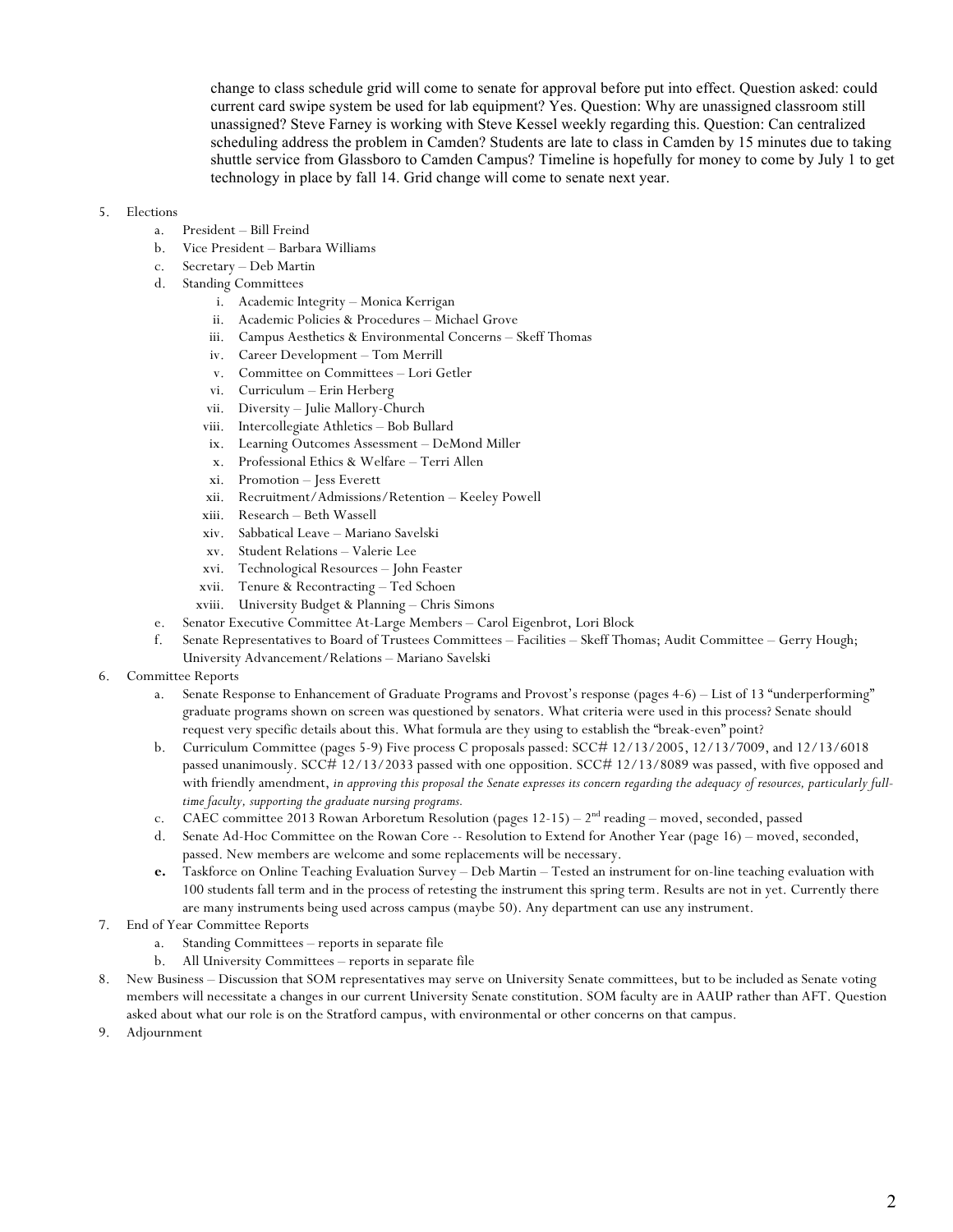# **University Senate Letter on Proposed Graduate Education Changes**

We are glad that new, research based graduate programs will be a part of Rowan's future. We knew this was coming, and in general we support it. At the same time, we want to share some concerns about the shape these programs will take, as well as about administrative communication regarding them. We request a conversation with the administration about these matters, which we hope may result in some improvements to Rowan's delivery of graduate education.

The February 15 Rowan Daily Mail in which the new structure for graduate education was announced notes that our existing graduate programs are "designed to generate revenue from tuition-paying students." By contrast, to qualify as a Research Graduate Program, "The primary purpose of the program [must be] to enhance faculty scholarship in an area of targeted research growth in the university (i.e. – STEM)."

We are concerned about the carelessness of this language. We are an educational institution: the primary purpose of *any* of our educational programs must always be to provide quality education to the students who enroll in them. Certainly the purposes of generating revenue and supporting faculty research are important and legitimate. But when these purposes become primary rather than secondary, we will have lost our way. We have the following specific concerns:

- 1. The new research graduate programs are to include University Sponsored students who will be required to teach courses in return for a stipend. While this may be appropriate in some departments, there are a number on campus that currently require adjuncts to have an MS degree or equivalent experience. We recommend that students in these departments be limited to teaching laboratories or grading assignments in return for their University Sponsored research, unless equivalent experience can be demonstrated.
- 2. We also wonder why the common model of waiving tuition for students working on funded projects is not part of the research graduate program.
- 3. We request that the University revisit the revenue-generating model for graduate education, and consider some financially feasible modifications to it that would better serve graduate students and reflect Rowan's status as a New Jersey research university. In particular, for those graduate programs that are required to be revenue generating, the revenue sharing formula should be adjusted to allow departments to spend more of what they earn on tuition waivers and additional graduate and research assistantships.
- 4. Rowan should also consider differential tuition costs for different types of graduate programs.
- 5. Many students in "revenue-generating" graduate programs in fact produce substantial and high-quality research. For that reason, we would ask that tuition waivers for graduate assistants be restored.
- 6. The limits on "research" graduation programs (30 hours, culminating in a formal Master's thesis and including 9 hours of thesis credits) don't take into account any programs that might, for good academic reasons, require more than 30 credits.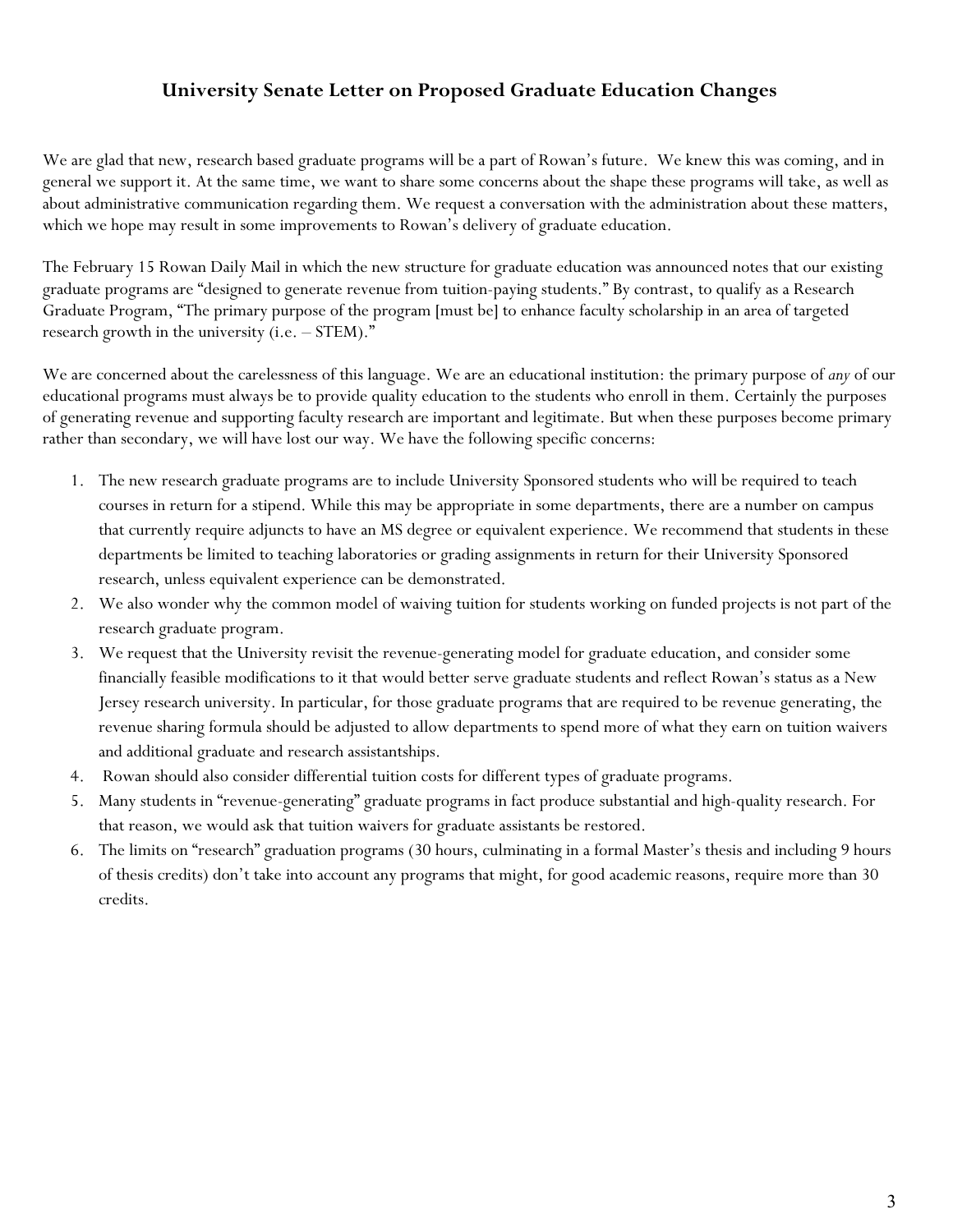Thank you for sending this letter. As you know, David Clowney discussed several of these issues with me in one of our senate officers meetings, but I am happy to respond more formally. Please share this response with the exec.

I certainly agree that the purpose of any program that we offer at any level is to educate and improve the life of students. I assumed that the audience to whom the letter was sent would take that as a given and that what I really was saying is that of the myriad of options of programs that we could choose to educate students, the ability to either generate revenue that can be fed back into the undergraduate program or the ability to promote externally funded research that will enhance the research experience for both graduate and undergraduate students. That said, I accept the criticism that I should have been more explicit with wording.

As for the individual questions

1. Should students be limited to teaching labs or grading assignments?

I think this is a question best left to individual departments. No department is required to have graduate students teach anything. Programs may still participate in the reduced tuition model without using graduate students to teach. However, the only way that I can pay for stipends is to have the students teach. If graduate students did not teach two classes, I would have to hire two adjuncts to do so. That would cost me about \$8,000. Instead, I have given programs the options (for up to 3 students) to have the students teach and use the same money to pay them a stipend instead. The programs themselves are best suited to make the decision about whether to use them or not, and if so, in which courses. Having them grade papers will not work as it does not free up money to pay them. We cannot and will not divert any dollars from supporting our core mission – undergraduate education - to pay for graduate education.

2. Why isn't waiving student tuition for those working on funded projects part of the model?

The mechanism to handle this is to have the external grant pay the students tuition. It is cleaner. It is identical to the student and it allows us to bill everyone in the same program in the same fashion.

3. What about revenue generating programs? Can we adjust the model to better support graduate students?

Programs can use their share of CGCE funds to support (usually partially) students participating in the program though this activity will need to be coordinated with financial aid. A few already do. Most programs have chosen to allocate their share of the funding for other purposes instead. As to the financial model, there are real costs associated with operating these programs that have to be covered, but a standing committee reviews CGCE policies and practices each year with Dean Sosa. Examining the revenue distribution is part of their task.

4. How about differential tuition costs for different graduate programs?

We have a meeting in early May to discuss just that. Obviously, medical school tuition is different than our other graduate programs and with more coming, we need a mechanism to determine appropriate costs as our number and diversity of programs increase.

5. What about restoring GAs for revenue-generating programs that produce research?

We certainly recognize that most revenue-generating programs result in improved research capabilities. GAs still exist and any program, department, or division who wishes to fund one is free to do so (see answer 3), but the general fund cannot be used to pay for graduate education. It diverts money away from our undergraduates and we will not do that.

6. What if "research-based" graduate programs have legitimate need for more than 30 hours?

Good question. As we begin to enter the world of Ph.D. programs, some undoubtedly will. The economics of this specific model work only for 30 credit hour programs and all of the existing programs that will utilize the model can fit within its guidelines. As new programs evolve, we will have to work with them to find a financial model that makes sense to all. Those efforts are already going on with the psychology department as they are meeting with Dean Sosa, Dean Ansari, and me to work out a financial model for their upcoming proposed Ph.D. program.

These were good questions and I am happy to have had the opportunity to clarify any areas that were resulting in confusion. I appreciate the senate exec taking the time to discuss the new model and, as always, I am open to suggestions to improve things.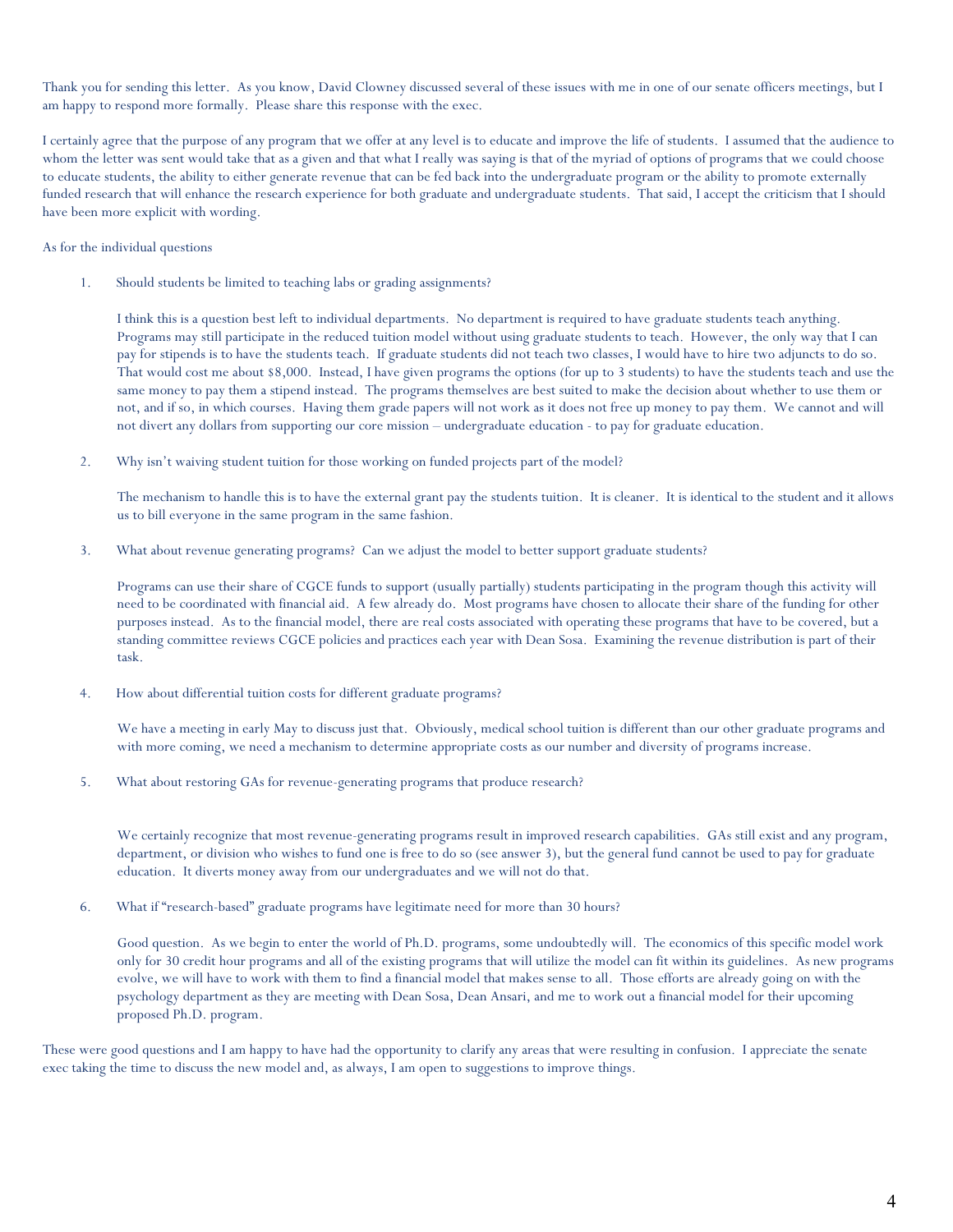#### GRADUATE ENROLLMENT (from the Provost)

Graduate enrollments have been in decline across campus, not every program but overall, for a number of years. Horacio was charged with reversing the trend. As one piece (of a much larger initiative) he identified 13 graduate programs that are underperforming in terms of enrollment. In many cases, the programs are running breakeven or less, which is not really breakeven as it takes tenure track faculty out of the UG curriculum. For most of these programs (we are leaving 3 in education alone for now until the new dean has a chance to work on them), they are being given a modest enrollment target (generally between 10 and 20 FTE of new students).

If they reach that target for Fall 14, great. In some programs, I suspect that they have just not been recruiting as actively and can fix it easily.

If they cannot, that is a sign that there is not enough interest in the program as it is to justify its continued operation. (Remembering that it has been in decline already or it would not be on the list).

This presents three alternatives:

- 1. Look at altering the mode of delivery. Perhaps the reason that interest is low is that we are offering only in-person, fulltime cohort-based programs when the market wants hybrid or online or part-time or whatever. Working with the dean of the College and with Horacio to adjust this to the market buys more time to see how it is going.
- 2. Look at the product itself. Maybe our degree offering is too specialized or too generic for the market. Maybe in some cases, we are offering a 1990s style program for a market that has moved on. Again, working with the deans to make the program itself more attractive buys time.
- 3. If the programs remain in decline and take no meaningful steps to change that decline, then we will suspend recruiting into those programs so that we can have the faculty return to the undergraduate classrooms and improve the experience for our UGs. I have no objection at all to faculty teaching graduate courses in vibrant programs, but to take one away from the UG programs to teach a handful of graduate students in a dying program makes no long term sense.

In summary, graduate programs underperforming in enrollment may:

- 1. Keep everything exactly the same but work on growing numbers to an acceptable level.
- 2. Work systematically to change mode of delivery to attract new students into fundamentally the same program offered in a different way.
- 3. Change the content of the program to something more in line with market demand
- 4. Stop running the program.

List of graduate programs that were identified as "underperforming" or as programs that although have decent enrollments, could do much better due to student interest.

- 1. MA Higher Education
- 2. MA Learning Disabilities
- 3. MA Special Education
- 4. MS Computer Science
- 5. MA Mathematics
- 6. MA Applied Behavior Analysis
- 7. MA Mental Health Counseling
- 8. MA Criminal Justice (already acting by moving into online)
- 9. MA History
- 10. MS Engineering/all disciplines
- 11. MA Public Relations
- 12. MA Writing
- 13. Master Music Performance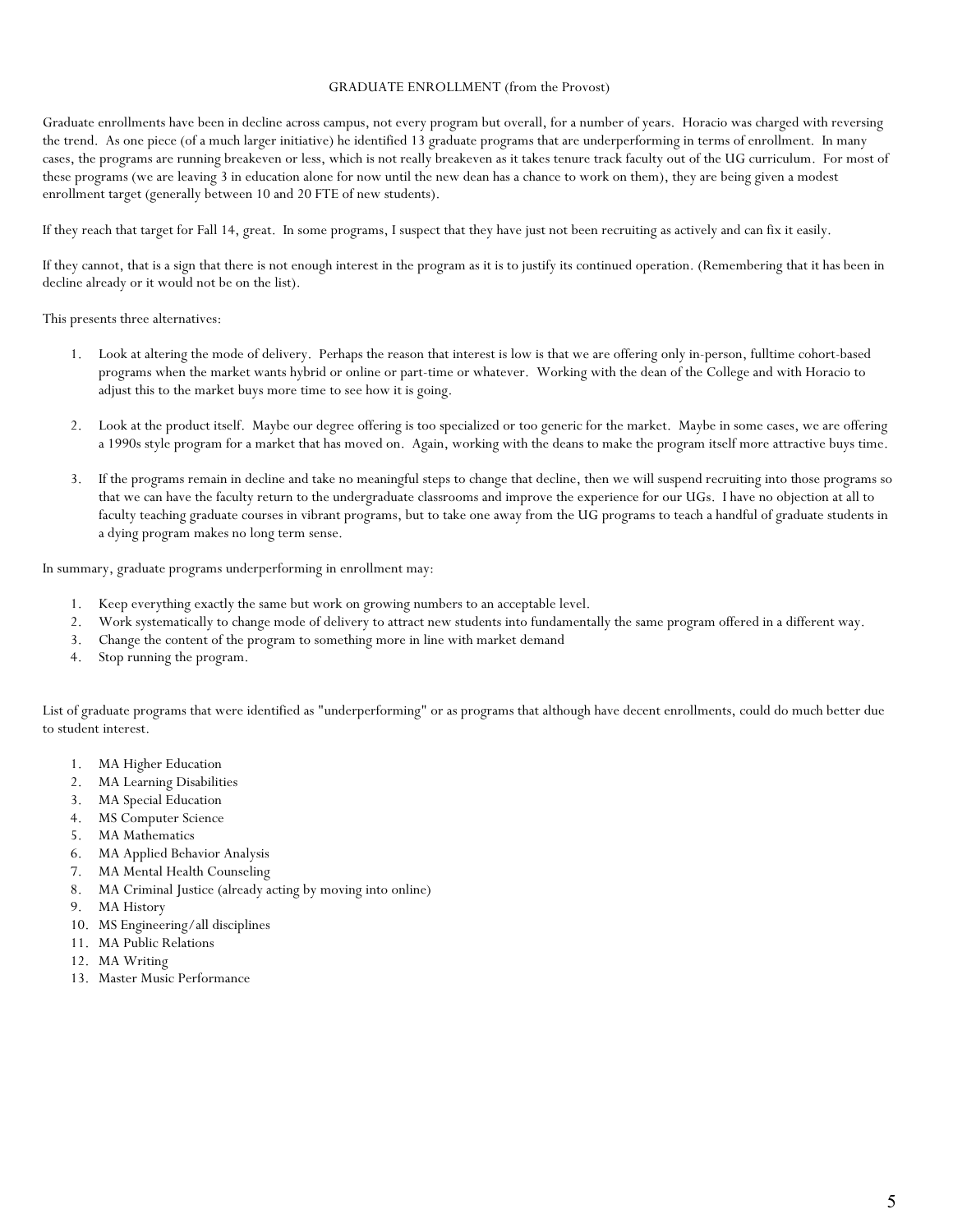### **Senate Curriculum Committee Report: Approved Curriculum Proposals Process C Proposals Approved by Department, College, & Senate Curriculum Committees**

| SCC#          | College              | Department        | Proposal title                          | U/G | Change requested      |
|---------------|----------------------|-------------------|-----------------------------------------|-----|-----------------------|
|               |                      |                   |                                         |     |                       |
|               |                      |                   |                                         |     |                       |
|               |                      |                   |                                         |     |                       |
| 12/13/2005    | <b>CCCA</b>          | Comm. Studies     | New Media Concentration                 | U   | Major changes of degi |
|               |                      |                   | <b>Economics Program Sequence</b>       |     |                       |
|               |                      | Political         | added to Interdisciplinary LS,          |     |                       |
| 12/13/7009*   | Humanities/Social Sc | Science/Economics | H/SS Major                              | U   | New concentration, s  |
| $12/13/2033*$ | <b>CCCA</b>          | Art               | <b>Biomedical Art and Visualization</b> | - U | New specialization    |
| $12/13/6018*$ | Humanities/Social Sc | History           | Africana Studies Curriculum             | U   | Major changes of degi |
| 12/13/8089*   | Science/Math         | Nursing           | <b>MSN Nurse Educator</b>               | ₩   | New specialization    |

\*Approved pending revisions

# **Process B Proposals Approved by Department and Senate Curriculum Committees**

| SCC#       | College              | Department                | Proposal title                    | U/G        | Change requested     |
|------------|----------------------|---------------------------|-----------------------------------|------------|----------------------|
| 12/13/6015 | Humanities/Social Sc | Foreign Language          | Intermediate Japanese I           | 12/13/6015 | Humanities/Social Sc |
| 12/13/6016 | Humanities/Social Sc | Foreign Language          | Intermediate Japanese II          | 12/13/6016 | Humanities/Social Sc |
|            |                      |                           | Intro to Planning & Environmental |            |                      |
| 12/13/7010 | Humanities/Social Sc | Geography/Environ Studies | Design                            | 12/13/7010 | Humanities/Social Sc |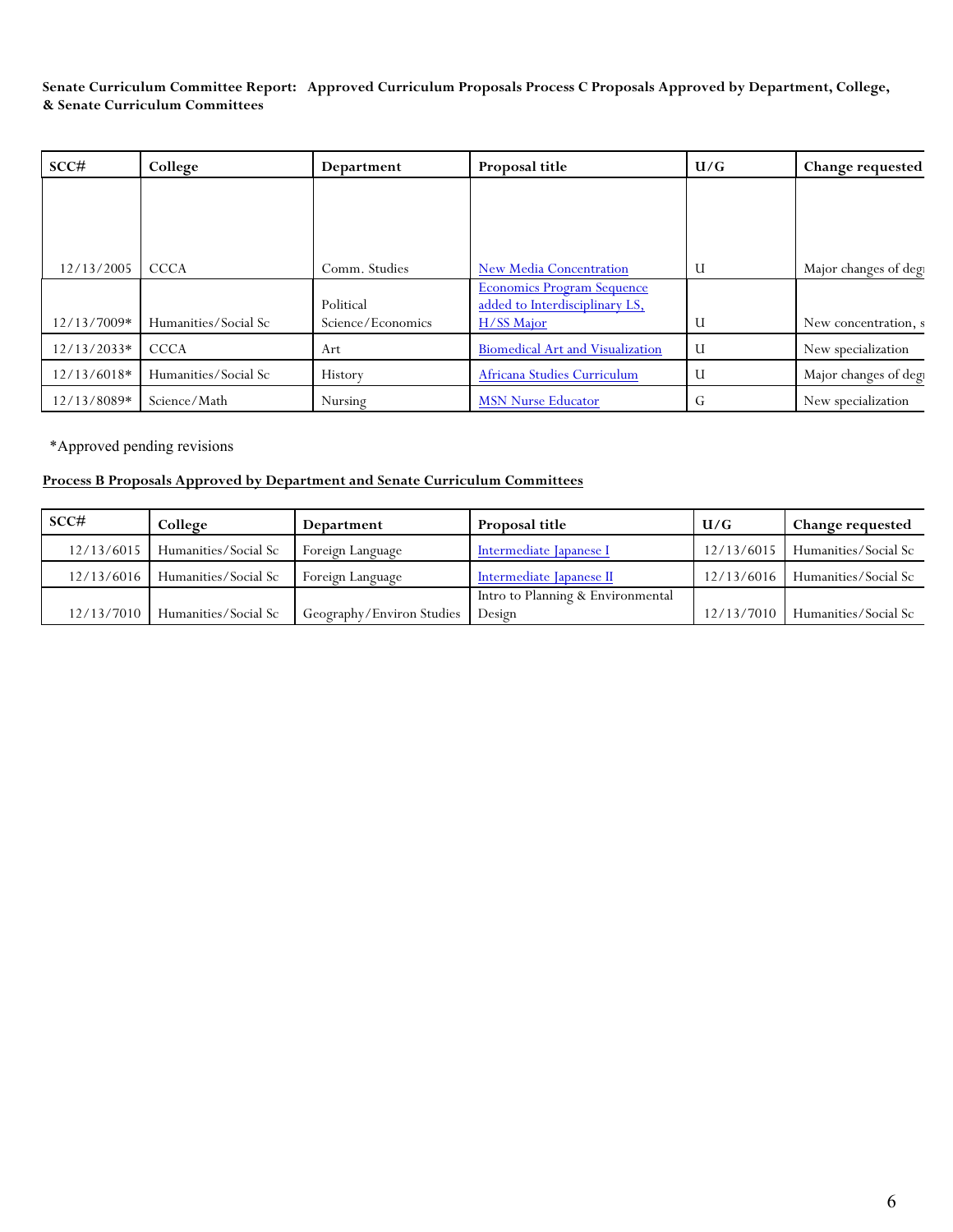**Process A Proposals Approved by Department College Committees and Senate Curriculum Chair (Pending Senate Curriculum Chair Review)**

| SCC#             | College         | Department                      | Proposal title                                                           | $\mathbf{U}/% \mathbf{U}/\mathbf{U}/\mathbf{U}$<br>G | Change requested                           |
|------------------|-----------------|---------------------------------|--------------------------------------------------------------------------|------------------------------------------------------|--------------------------------------------|
|                  |                 |                                 |                                                                          |                                                      |                                            |
| $12 - 13 - 1021$ | <b>Business</b> | Mgt/Entrepreneurship            | <b>Legal Aspects of HR</b>                                               | U                                                    | Minor curricular changes                   |
| 12-13-1024       | <b>Business</b> | Accounting/Finance              | <b>Intermediate Accounting II</b>                                        | U                                                    | Minor curricular changes                   |
| 12-13-1025       | <b>Business</b> | Accounting/Finance              | <b>Cost Accounting</b>                                                   | U                                                    | Minor curricular changes                   |
| 12-13-1026       | <b>Business</b> | Accounting/Finance              | <b>Intermediate Accounting I</b>                                         | U                                                    | Minor curricular changes                   |
| 12-13-1027       | <b>Business</b> | Management/Entrepreneu<br>rship | <b>Improving Business Processes</b>                                      | U                                                    | Minor curricular changes                   |
| 12/13/2028       | <b>CCCA</b>     | PR/Advertising                  | Rename Graduate Thesis to Master's<br><b>Project in Public Relations</b> | G                                                    | Minor curricular changes                   |
| 12/13/2030       | <b>CCCA</b>     | PR/Advertising                  | PR Major                                                                 | U                                                    | Minor curricular changes                   |
| 12/13/2031       | <b>CCCA</b>     | PR/Advertising                  | AD Major                                                                 | U                                                    | Minor curricular changes                   |
| 12/13/2032       | <b>CCCA</b>     | PR/Advertising                  | <b>Advertising Minor</b>                                                 | U                                                    | Minor curricular changes                   |
| 12/13/2035       | <b>CCCA</b>     | Art                             | Information Visualization: Line, Color,<br>and Form                      | U                                                    | New non gen-ed                             |
| 12/13/2036       | <b>CCCA</b>     | Art                             | <b>Introduction to Biomedical Digital 3D</b><br>Modeling & Visualization | U                                                    | New non gen-ed                             |
| 12/13/2037       | <b>CCCA</b>     | Art                             | Introduction to Biomedical Illustration                                  | U                                                    | New non gen-ed                             |
| 12/13/2038       | CCCA            | Art                             | <b>Biomedical Visualization in Motion</b>                                | U                                                    | New non gen-ed                             |
|                  | <b>CCCA</b>     |                                 | Biomedical Art: Simulation & Education                                   |                                                      |                                            |
| 12/13/2039       | CCCA            | Art                             | <b>Game Design</b>                                                       | U                                                    | New non gen-ed                             |
| 12/13/2040       | <b>CCCA</b>     | Art                             | <b>Surgical Illustration and Media</b>                                   | U                                                    | New non gen-ed                             |
| 12/13/2041       |                 | Writing Arts                    | <b>Writing the Graphic Novel</b>                                         | G                                                    | New non gen-ed                             |
| 12/13/2042       | <b>CCCA</b>     | <b>RTF</b>                      | TV History & Appreciation 1960's<br>1970's                               | $u$                                                  | Minor Changes                              |
| 12/13/3011       | Education       | Special Ed                      | MA in Reading Education                                                  | G                                                    | <b>MA</b> in Reading Education             |
| 12/13/3012       | Education       | Ed Leadership                   | Ed.D in Educational Leadership Higher<br><b>Education Track</b>          | G                                                    | Ed.D in Educational Leadership Higher Ed   |
| 12/13/3013       | Education       | Ed Leadership                   | Leadership through Professional<br><b>Learning Communities</b>           | G                                                    | Leadership through Professional Learning   |
| 12/13/3014       | Education       | Ed Leadership                   | Nature and Function of Higher<br><b>Education in America</b>             | Ġ                                                    | Nature and Function of Higher Education    |
| 12/13/3015       | Education       | <b>ESAHE</b>                    | Counseling in Educational Settings                                       | Ġ                                                    | <b>Counseling in Educational Settings</b>  |
| 12/13/3016       | Education       | <b>ESAHE</b>                    | Counseling in Educational Settings-<br><b>Practicum Cap</b>              | G                                                    | Counseling in Educational Settings-Practic |
| 12/13/3017       | Education       | <b>ESAHE</b>                    | School Psychology MA Program                                             | G                                                    | School Psychology MA Program               |
| 12/13/3018       | Education       | Health/Exercise                 | Positive Perceptions, Performance and<br>Wellness                        | G                                                    | Positive Perceptions, Performance and W    |
| 12/13/3019       | Education       | <b>Teacher Education</b>        | <b>Education Minor</b>                                                   | U                                                    | <b>Education Minor</b>                     |
| 12/13/4005       | Engineerin<br>g | Civil                           | <b>Facilities Management</b>                                             | G                                                    | New non gen-ed                             |
| 12/13/4006       | Engineerin<br>g | Civil                           | <b>Systems for Engineering Management</b>                                | G                                                    | New non gen-ed                             |
| 12/13/4007       | Engineerin<br>g | Electrical/Comp                 | <b>Seminar: Engineering Frontiers</b>                                    | $\mathbf U$                                          | Minor curricular changes                   |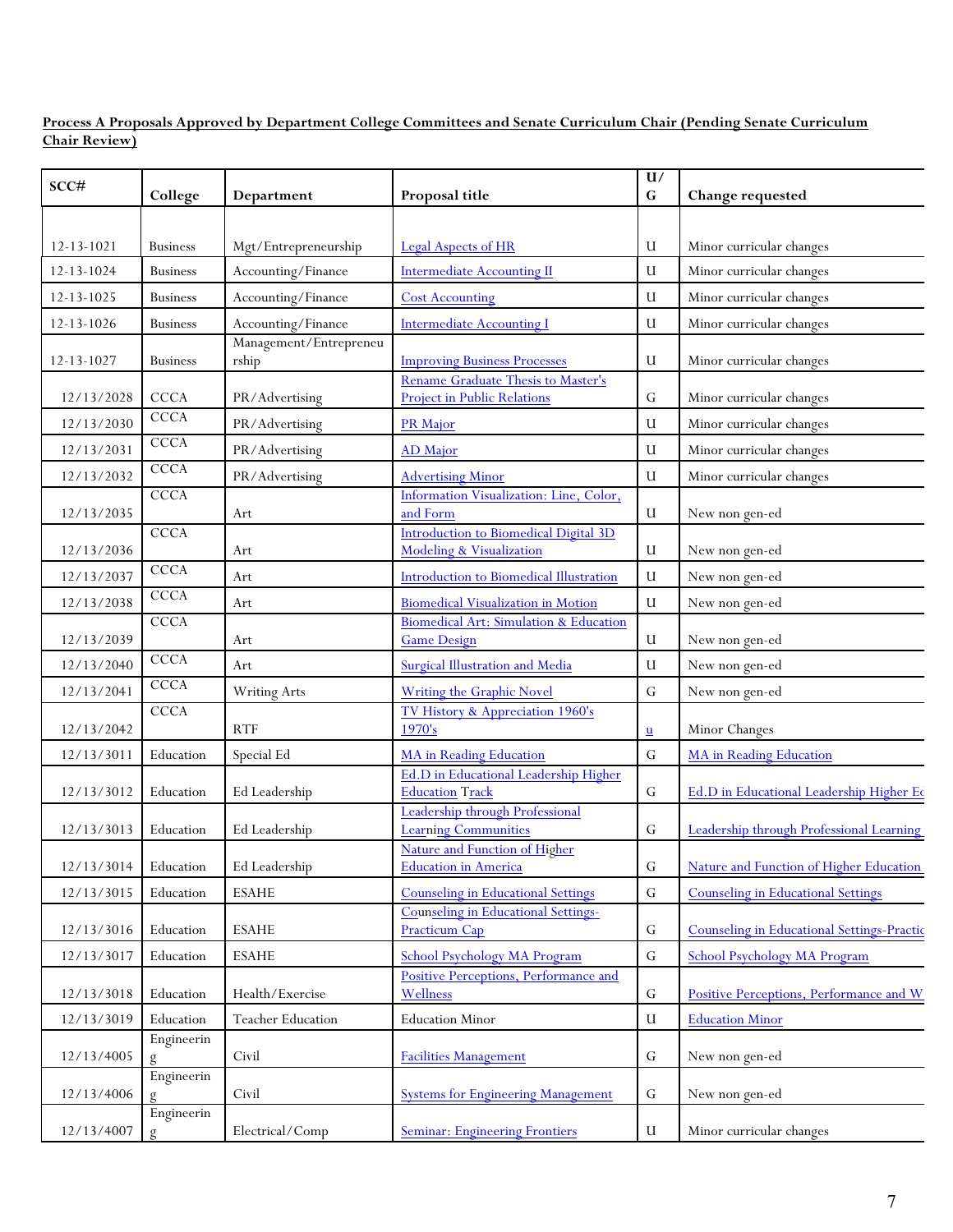| SCC#        |                               |                              |                                                                | U/          |                          |
|-------------|-------------------------------|------------------------------|----------------------------------------------------------------|-------------|--------------------------|
|             | College                       | Department                   | Proposal title                                                 | $\mathbf G$ | Change requested         |
| 12/13/4008  | Engineerin                    | Electrical/Comp              | <b>Introduction to Virtual Reality</b>                         | U           | New non gen-ed           |
| 12/13/4009  | Engineerin                    | Electrical/Comp              | <b>Virtual Reality Systems</b>                                 | G           | New non gen-ed           |
|             | Engineerin                    |                              | Sustainable Technologies for Built                             |             |                          |
| 12/13/4010  |                               | Civil                        | <b>Environments</b>                                            | U           | Minor curricular changes |
| 12/13/4011  | Engineerin                    | Civil                        | <b>Sustainable Buildings</b>                                   | U           | New non gen-ed           |
| 12/13/4012  | Engineerin                    | Chemical                     | <b>Biomaterials Engineering</b>                                | G           | New non gen-ed           |
| 12/13/4013  | Engineerin                    | Chemical                     | Principles of Biomaterials Engineering                         | U           | New non gen-ed           |
| 12/13/4014  | Engineerin                    | Chemical                     | <b>Chemical Engineering courses</b>                            | U           | Minor curricular changes |
| 12/13/4015  | Engineerin                    | Chemical                     | Fluid Mechanics                                                | U           | Minor curricular changes |
| 12/13/4016  | Engineerin                    | Chemical                     | <b>Heat Transfer Processes</b>                                 | U           | Minor curricular changes |
| 12/13/4017  | Engineerin                    | Chemical                     | <b>Special Topics in Chemical Engineering</b>                  | U           | Minor curricular changes |
| 12/13/4018  | Engineerin                    | Chemical                     | <b>Chemical Engineering course</b>                             | U           | Minor curricular changes |
| 12/13/5003  | Performing<br>Arts            | Music                        | <b>Adding Graduate Course Designation</b><br>for Concert Band  | G           | Minor curricular changes |
| 12/13/5004  | Performing<br>Arts            | Music                        | <b>Adding Graduate Course Designation</b><br>for Women's Choir | G           | Minor curricular changes |
|             | Performing                    |                              | <b>Adding Graduate Course Designation</b>                      |             |                          |
| 12/13/5005  | Arts                          | Music                        | for Opera Company                                              | G           | Minor curricular changes |
|             | Performing                    |                              | <b>Adding Graduate Course Designation</b>                      |             |                          |
| 12/13/5006  | Arts                          | Music                        | for Statesmen (Mens Choir)                                     | G           | Minor curricular changes |
|             | Performing                    |                              | <b>Adding Graduate Course Designation</b>                      |             |                          |
| 12/13/5007  | Arts                          | Music                        | for Contemporary Music Ensemble                                | G           | Minor curricular changes |
| 12/13/5011  | Performing<br>Arts            | Theatre/Dance                | Drafting CAD & Modelmaking for the<br>Theatre                  | U           | Minor curricular changes |
|             |                               |                              |                                                                |             |                          |
| 12/13/5012  | Performing<br>Arts            | Theatre/Dance                | <b>Stagecraft I</b>                                            | U           | Minor curricular changes |
|             | Humanities                    |                              |                                                                |             |                          |
| 12/13/6014  | /Social Sc $\,$               | Foreign Language             | <b>Applied Spanish Program Sequence A</b>                      | U           | Minor curricular changes |
| 12/13/6017  | Humanities<br>/Social Sc      | History                      | Name Change for 2 Courses                                      | U           | Minor curricular changes |
| 12/13/7001  | HH/SS                         | Law/Justice                  | Minor in Law and Justice Studies                               | U           | Minor curricular changes |
| 12/13/7002  | HH/SS                         | Law/Justice                  | Sentencing: Philosophy and Policy                              | ${\rm G}$   | New non gen-ed           |
| 12/13/7003* | HH/SS                         | Geography/Environ<br>Studies | <b>Liberal Studies Geography Sequence</b>                      | U           | Minor curricular changes |
| 12/13/7005* | HH/SS                         | Geography/Environ<br>Studies | <b>Environmental Studies Minor</b>                             | U           | Minor curricular changes |
| 12/13/7012  | Humanities<br>/Social Sc $\,$ | Sociology/Anthropology       | <b>Old World Archaeology</b>                                   | $\mathbf u$ | New non gen-ed           |
| 12/13/7013  | Humanities<br>/Social Sc $\,$ | Sociology/Anthropology       | <b>Museum Studies</b>                                          | U           | New non gen-ed           |
| 12/13/8080  | Science/M<br>ath              | Computer Science             | Minor degree in Computer Science                               | U           | Minor curricular changes |
| 12/13/8081  | $\rm Science/\it M$           | Computer Science             | <b>Computer Vision</b>                                         | U           | Minor curricular changes |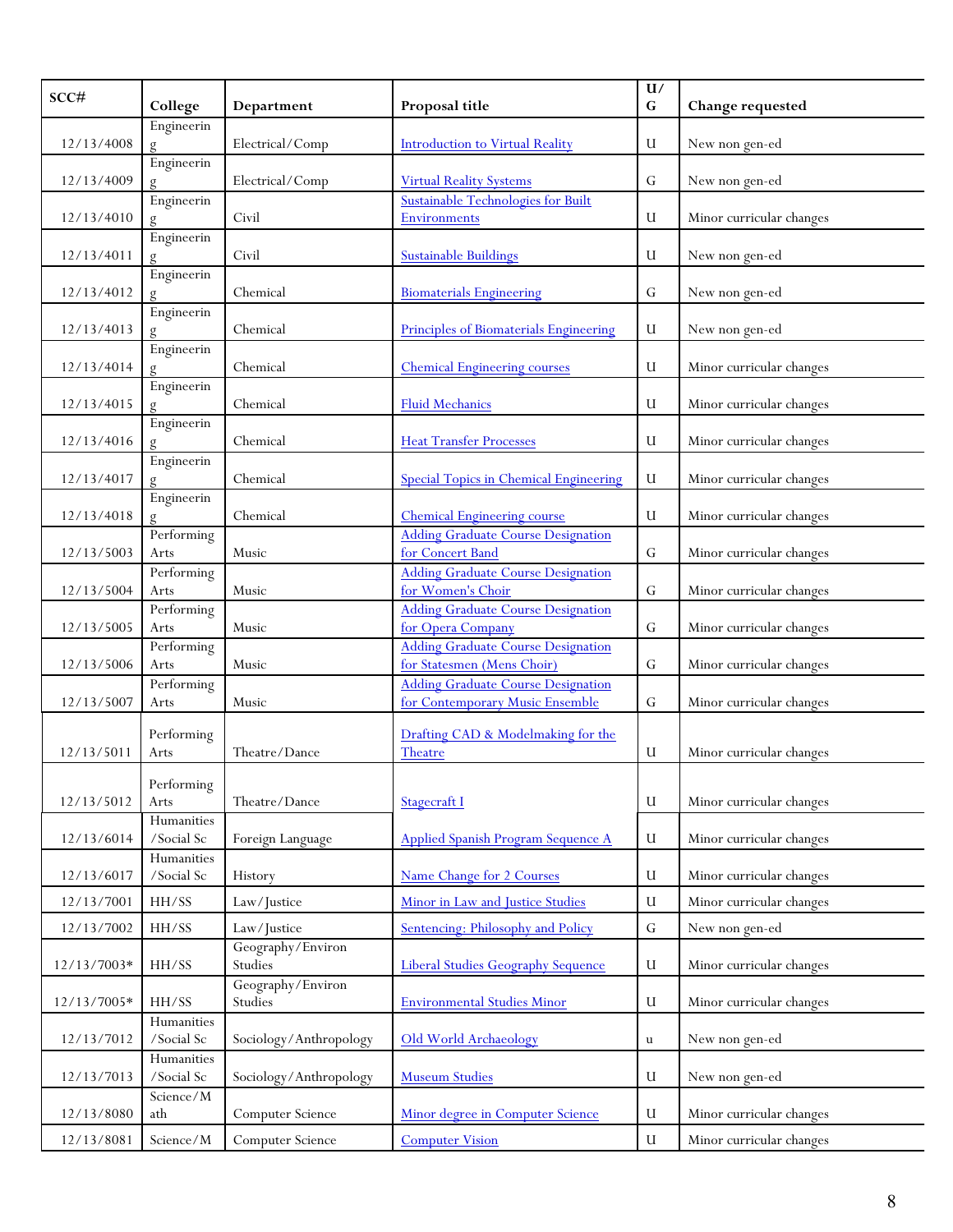| SCC#       |                    |                            |                                               | U/          |                          |
|------------|--------------------|----------------------------|-----------------------------------------------|-------------|--------------------------|
|            | College            | Department                 | Proposal title                                | G           | Change requested         |
|            | ath                |                            |                                               |             |                          |
|            | Science/M          |                            |                                               |             |                          |
| 12/13/8082 | ath                | Computer Science           | <b>Discrete Mathematics</b>                   | U           | Minor curricular changes |
|            | Science/M          |                            | <b>Introduction to Object Oriented</b>        |             |                          |
| 12/13/8083 | ath                | Computer Science           | Programming                                   | U           | Minor curricular changes |
|            | Science/M          |                            |                                               |             |                          |
| 12/13/8084 | ath                | Computer Science           | <b>Computer Cryptography</b>                  | U           | Minor curricular changes |
|            | Science/M          |                            |                                               |             |                          |
| 12/13/8085 | ath                | Math                       | <b>Decision Analysis</b>                      | G           | New non gen-ed           |
|            | Science/M          |                            |                                               |             |                          |
| 12/13/8086 | ath                | Math                       | Introduction to Statistical Data Analysis     | G           | New non gen-ed           |
|            | Science/M          |                            |                                               |             |                          |
| 12/13/8088 | ath                | Chemistry/Biochemistry     | <b>BS Chemistry Major</b>                     | U           | Minor curricular changes |
|            | Science/M          |                            | Nurse Educator: Leadership, Quality,          |             |                          |
| 12/13/8090 | ath                | Nursing                    | and Planned Change I                          | G           | New non gen-ed           |
|            | Science/M          |                            | Nurse Educator: Leadership, Quality           |             |                          |
| 12/13/8091 | ath                | Nursing                    | and Planned Change II                         | G           | New non gen-ed           |
|            | Science/M          |                            | <b>Nursing Curricular Design and</b>          |             |                          |
| 12/13/8092 | ath                | Nursing                    | Evaluation                                    | G           | New non gen-ed           |
|            | Science/M          |                            | Learning Assessment in the classroom          |             |                          |
| 12/13/8093 | ath                | Nursing                    | and clinical environment                      | G           | New non gen-ed           |
|            | Science/M          |                            |                                               |             |                          |
| 12/13/8094 | ath                | Nursing                    | <b>Teaching and Learning in Nursing</b>       | G           | New non gen-ed           |
|            | Science/M          |                            |                                               |             |                          |
| 12/13/8095 | ath                | Psychology                 | MA in ABA                                     | G           | Minor curricular changes |
|            | Science/M          |                            | Assessment and Interventions for Social       |             |                          |
| 12/13/8096 | ath                | Psychology                 | Skills and Relationships in Children          | G           | Minor curricular changes |
|            | Science/M          |                            |                                               |             |                          |
| 12/13/8097 | ath                | Psychology                 | <b>Health Psychology</b>                      | U           | New non gen-ed           |
|            | Science/M          |                            | <b>Behavioral Assessment &amp; Functional</b> |             |                          |
| 12/13/8098 | ath                | Psychology                 | Analysis                                      | G           | Minor curricular changes |
|            | Science/M          |                            |                                               |             |                          |
| 12/13/8099 | ath                | Computer Science           | Data Mining                                   | U           | New non gen-ed           |
|            | Science/M          |                            | <b>Introduction to Biology for Biomedical</b> |             |                          |
| 12/13/8101 | ath                | <b>Biological Sciences</b> | Sciences 1                                    | U           | New non gen-ed           |
|            | Science/M          |                            | <b>Introduction to Biology for Biomedical</b> |             |                          |
| 12/13/8102 | ath                | <b>Biological Sciences</b> | Sciences 2                                    | U           | New non gen-ed           |
|            | Science $\sqrt{M}$ |                            |                                               |             |                          |
| 12/13/8103 | ath                | <b>Biological Sciences</b> | <b>Comparative Biomechanics</b>               | U           | New non gen-ed           |
|            | Science/M          |                            |                                               |             |                          |
| 12/13/8104 | ath                | <b>Biological Sciences</b> | <b>Animal Physiology</b>                      | U           | New non gen-ed           |
|            | Science/M<br>ath   | Math                       | <b>Basic Skills Math Course Descriptions</b>  | U           |                          |
| 12/13/8105 | Science/M          |                            | Epidemiology Health Promotion &               |             | Minor curricular changes |
| 12/13/8112 | ath                | Nursing                    | Disease Management                            | ${\bf G}$   | New non gen-ed           |
|            |                    |                            | Nurse Practioner Role: History,               |             |                          |
|            | Science/M          |                            | Practice Regulation, Reimbursement,           |             |                          |
| 12/13/8113 | ath                | Nursing                    | and Ethics                                    | G           | New non gen-ed           |
|            | Science/M          |                            | AGANP: Assessment, Diagnosis, &               |             |                          |
| 12/13/8114 | ath                | Nursing                    | Differential Disease Management               | $\mathbf G$ | New non gen-ed           |
|            |                    |                            |                                               |             |                          |
|            |                    |                            | <b>AGACNP I: Evidence Based Clinical</b>      |             | New non gen-ed           |
|            | Science/M          |                            | Care for Adult Gerontological Acute           |             |                          |
| 12/13/8115 | ath                | Nursing                    | Care NP                                       | ${\bf G}$   |                          |
| 12/13/8116 | Science/M          | Nursing                    | <b>AGACNP II: Evidence Based Clinical</b>     | ${\bf G}$   | New non gen-ed           |
|            |                    |                            |                                               |             |                          |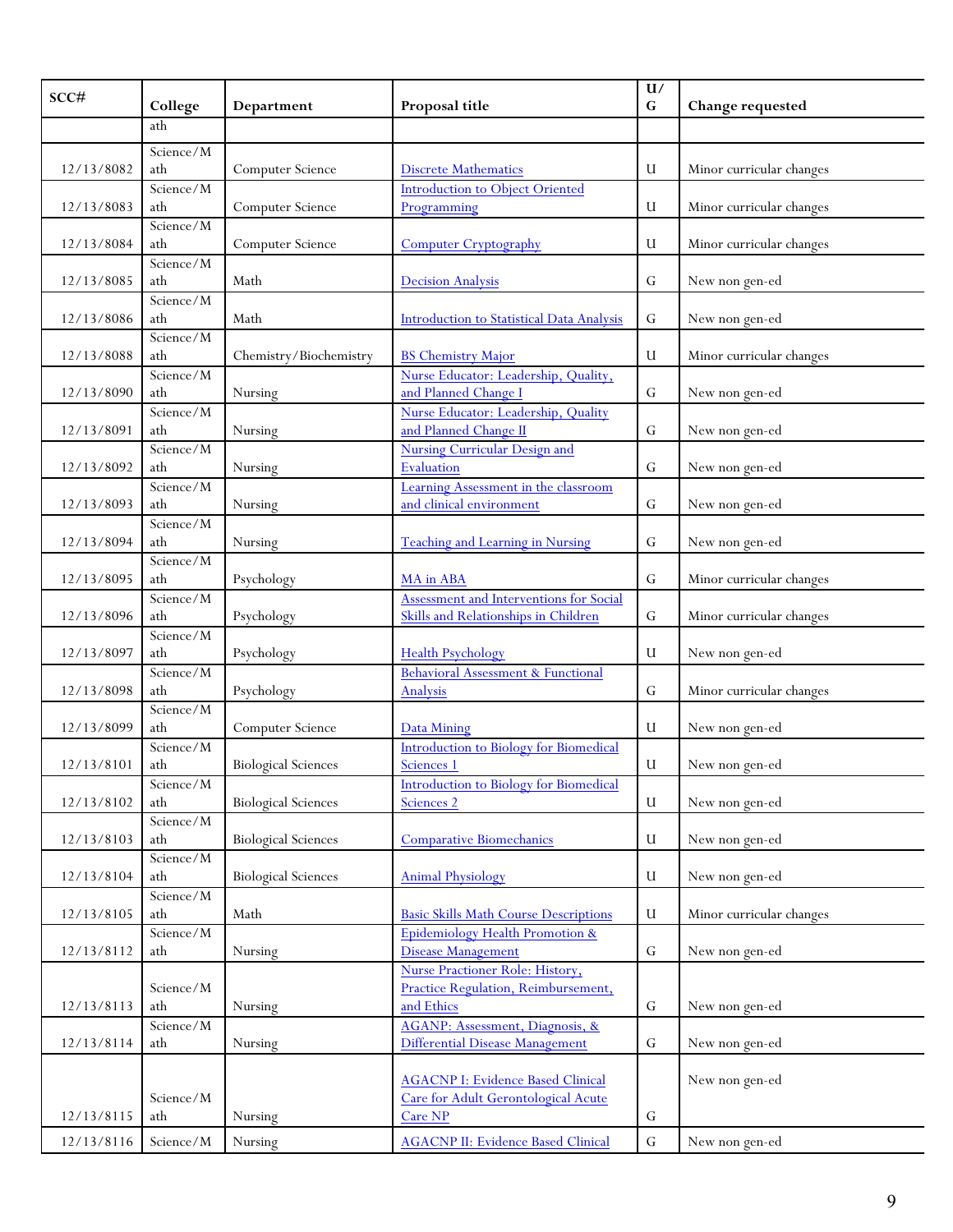| SCC#       |           |            |                                            | U/          |                  |
|------------|-----------|------------|--------------------------------------------|-------------|------------------|
|            | College   | Department | Proposal title                             | G           | Change requested |
|            | ath       |            | Care for Adult Gerontological Acute        |             |                  |
|            |           |            | Care NP                                    |             |                  |
|            |           |            | <b>AGACNP III: Evidence Based Clinical</b> |             |                  |
|            | Science/M |            | Care for Adult Gerontological Acute        |             |                  |
| 12/13/8117 | ath       | Nursing    | Care NP                                    | G           | New non gen-ed   |
|            |           |            | Family Nurse Practitioner I: Primary       |             |                  |
|            | Science/M |            | Care Management of the Adult Patient       |             |                  |
| 12/13/8118 | ath       | Nursing    | and Older Adult Patient                    | G           | New non gen-ed   |
|            |           |            | Family Nurse Practitioner II: Primary      |             |                  |
|            | Science/M |            | Care Management of the Adult Patient       |             |                  |
| 12/13/8119 | ath       | Nursing    | and Older Adult Patient                    | G           | New non gen-ed   |
|            |           |            | Family Nurse Practitioner IV: Primary      |             |                  |
|            | Science/M |            | Care Management of Children and            |             |                  |
| 12/13/8120 | ath       | Nursing    | Adolescents                                | G           | New non gen-ed   |
|            | Science/M |            | Family Nurse Practitioner V: Practicum     |             |                  |
| 12/13/8121 | ath       | Nursing    | in Family Practice                         | G           | New non gen-ed   |
|            | Science/M |            | Family Nurse Practitioner III: Primary     |             |                  |
| 12/13/8122 | ath       | Nursing    | Care Management of the Female Patient      | $\mathsf G$ | New non gen-ed   |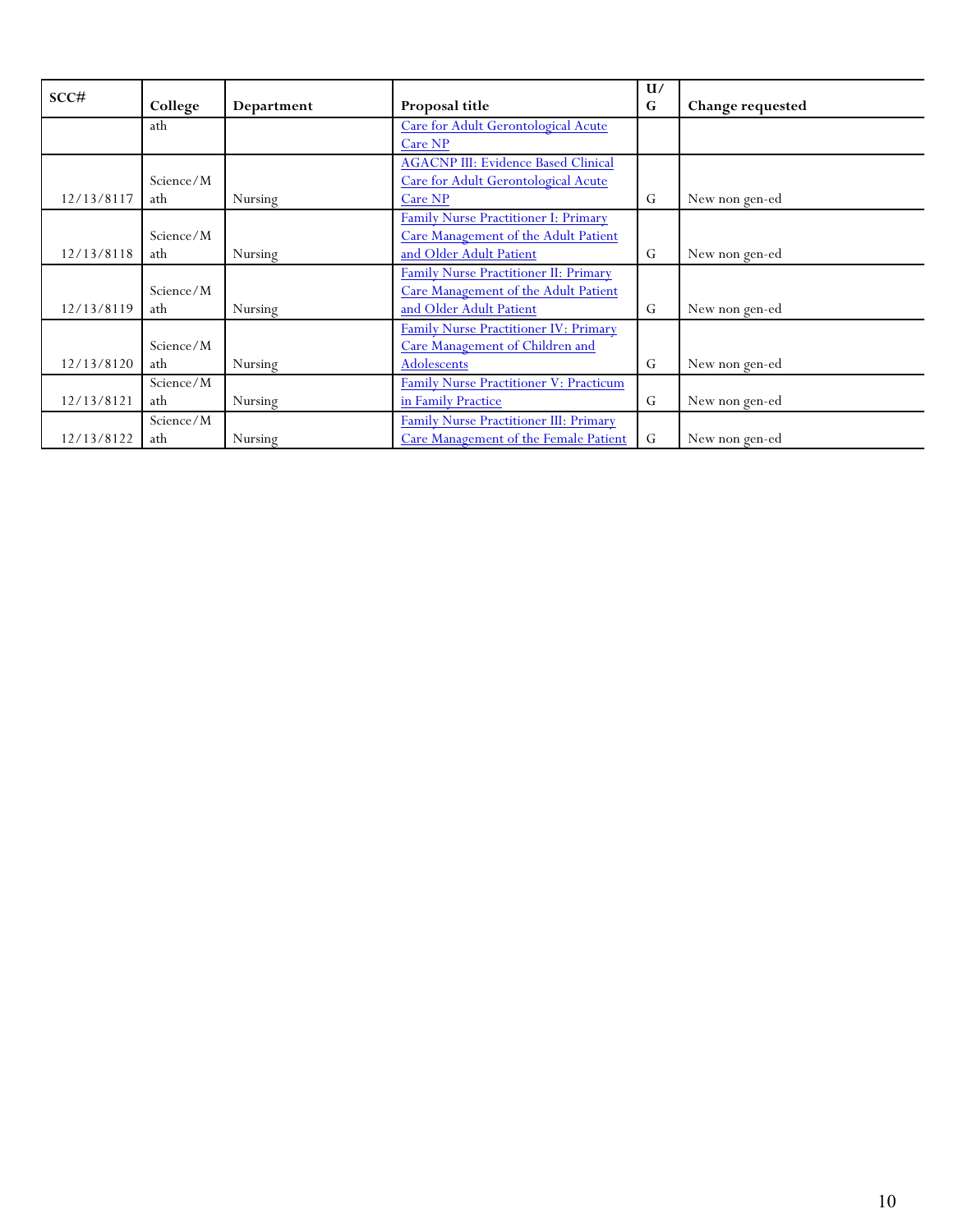### **2013 Rowan Arboretum Resolution**

**Whereas**: Rowan University is committed to operating and growing in a sustainable and environmentally responsible manner, and

**Whereas**: Rowan University will provide leadership in southern New Jersey and throughout the state in promoting sound environmental principles and practices, and

**Whereas**: Rowan University is committed to specific environmental goals including: watershed protection of the Chestnut Branch, energy conservation, pollution prevention, natural resource protection, preservation of forest integrity and diversity, and

**Whereas**: The points outlined above have been highlighted in a previous Senate Resolution (040322-1), the Guiding Principles of the Campus Master Plan Committee, and the Rowan University Strategic Planning Document, and

**Whereas**: The Facilities Division at Rowan University is committed to enhancing the diversity and abundance of trees and woody shrubs on the Glassboro campus, and

**Whereas** trees are a vital component of the Glassboro campus of Rowan University and provide a wealth of aesthetic and cultural value and ecosystem services,

**Whereas** designating the Glassboro campus of Rowan University an arboretum will enhance educational and cultural opportunities for students, residents of Glassboro and the surrounding region,

## **Therefore be it resolved that**

1. Rowan University commit to establishing the Glassboro campus as an arboretum with the full support of the Board of Trustees, the President of Rowan University and the Division of Facilities.

2. Faculty, staff and students in the Department of Geography and Environment, in conjunction with staff in the Facilities Division, seek Level I Accreditation from the Morton Register of Arboreta.

3. Faculty, staff and students in the Department of Geography and Environment, in conjunction with staff in the Facilities Division, maintain a registry of trees on the Glassboro campus of Rowan University and list these trees on the Philly Tree Map.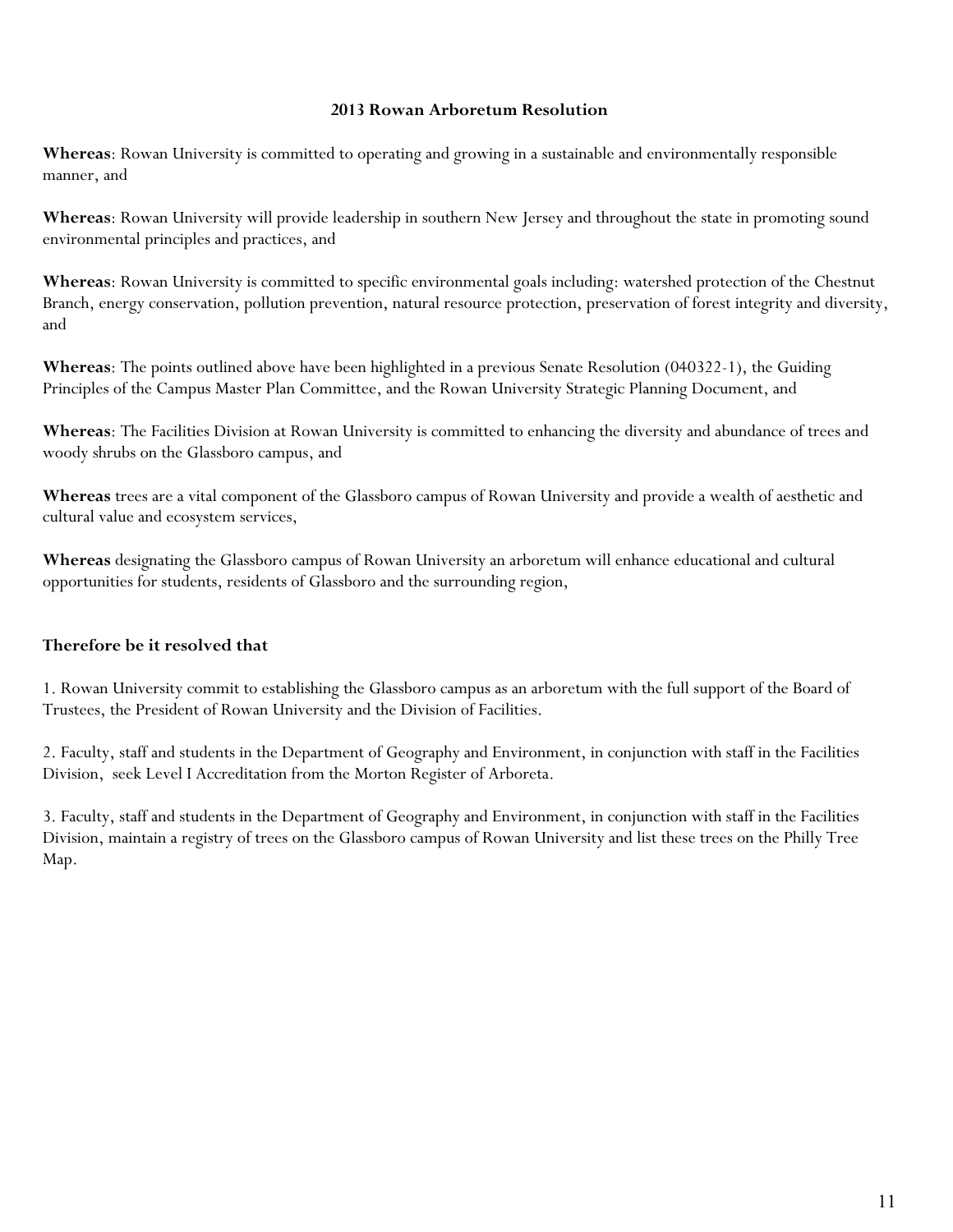# **Background/Context of this item, if applicable:**

### Definition of an Arboretum:

The Morton Arboretum near Chicago, Illinois is the only organization that has established a national or international program of accreditation specific to arboreta. The definition of an arboretum as outlined by the Morton Arboretum and published on their website is: (http://www.arbnet.org/resources.html) is: "a specialized type of botanical garden that focuses on trees and other woody plants. Arboreta collect, grow, and display trees, shrubs, and other plants for people to study and enjoy, and ideally are open to the public for education and inspiration. A principal goal of arboreta is to encourage and support the planting and conservation of trees for environmental improvement and enhanced quality of life"

## Criteria for Accreditation

The criteria for arboretum accreditation include the number of species in the collection, the organizational plan and policies for the collection, the establishment of a governing body beyond a single individual, arboretum staff, and education/research activities. Four levels of accreditation exist to recognize arboreta of various degrees of development, capacity, and professional involvement. Accredited arboreta may seek and achieve higher levels of accreditation as they develop additional scientific and educational programs and enhance the collection. At present, the collection at Rowan University would allow for Level 1 or II accreditation. Level I accreditation only requires *staff or volunteer support* to provide for basic needs and function of the arboretum while Level II accreditation requires one or more arboretum *employees* to manage and operate the arboretum. Unless the administration is willing to provide funds to hire an arboretum manager, Level I accreditation is the primary objective at this time. The specific criteria for each level of accreditation can be viewed in Appendix I.

### History of the Rowan University Arboretum Project

Since at least 2010, staff in the Facilities Division, faculty, staff, and students in the Department of Geography and Environment, and members of the Campus Aesthetics and Environmental Concerns Committee have been exploring the possibility of establishing the Glassboro campus of Rowan University as an arboretum. This project has been spearheaded by John Reiser, GIS Specialist in the Department of Geography and Environment and Ed Thompson, Director of Facilities Landscape Management.

Over the past ten years, Ed Thompson and his staff have planted hundreds of new trees on campus and he has been committed to enhancing the biodiversity of trees on campus. These plantings will reduce storm-water runoff and nutrient pollution into Chestnut Branch; act as a carbon sink by taking up  $CO<sub>2</sub>$  from the atmosphere through the process of photosynthesis, and moderate temperature during warm sunny days by providing shade.

John Reiser and his students in the GeoSpatial Research Laboratory are currently in the process of obtaining GPS coordinates for all trees on campus and also obtaining basic biological variables such as species identity and size. They are also uploading these data to the Philly Tree Map project which is a regional effort to map trees in the lower Delaware Valley. In addition to providing location data, this website also estimates the carbon offsets provided by each tree in the database based on species and size. The students working on the project (Thalya Reyes, Christopher Marinello, and Heather Merring) have been instrumental in advancing this project and should be commended for their efforts. It is likely that future student interns under the supervision of John Reiser and assisted by Ed Thompson will shoulder some of the responsibilities associated with fulfilling the arboretum plan.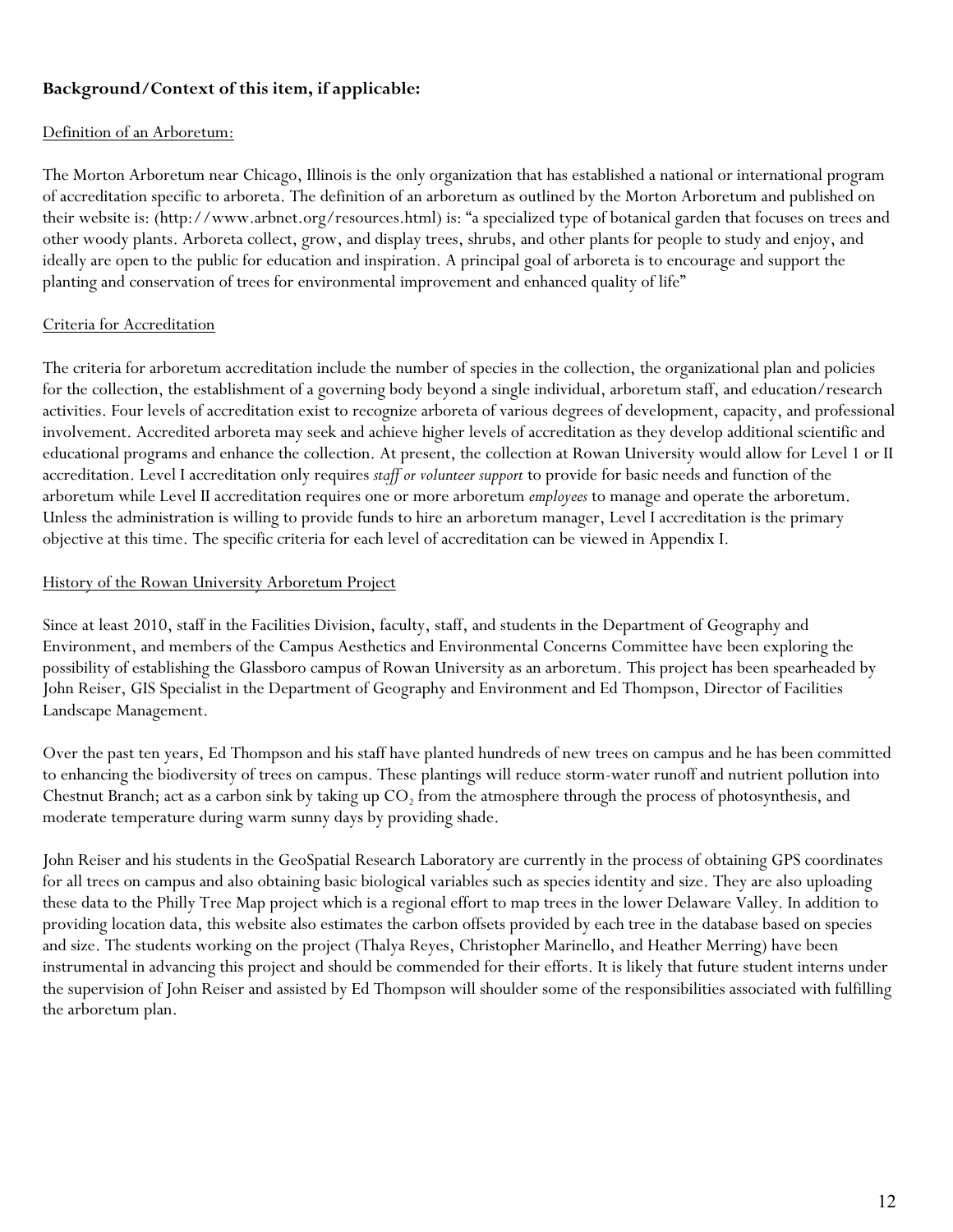Appendix I

# **Level I Accreditation**

The base level of accreditation requires achievement of the following basic standards:

- An Arboretum Plan: Documentation of some sort, such as an organizational plan, strategic plan, master plan, or other that defines the purpose of the arboretum, its audience, the types of plants that are to be grown to achieve that purpose and serve that audience, provisions for the maintenance and care of the plants, and provisions for continuing operation of the organization through time.
- An arboretum organizational group of people or governing board or authority that is dedicated to the Arboretum Plan and its continuation beyond the efforts of a single individual. Such an organizational/governance group can affirm fulfillment of standards and authorize participation as an accredited arboretum.
- An Arboretum Collection with a minimum number of 25 kinds (species or varieties) of trees or woody plants having been planted and growing in accordance with the Arboretum Plan. Plants in the Arboretum Collection must be labeled in some way as to their identity, and documented in some way as to their acquisition (source or origin, date, etc.).
- **•** Arboretum staff or volunteer support that ensures fulfillment of the Arboretum Plan and provides for the basic needs of the Arboretum Collection and functions of the arboretum.
- An arboretum public dimension that includes some level of public access, and at least one public event or educational program each year focused on trees or arboretum purposes (e.g., Arbor Day observance).
- Participation in ArbNet.

# **Level II Accreditation**

Level II Accredited Arboreta have met the following enhanced levels of arboretum standards, in addition to those specified for Level I Accreditation:

- A larger Arboretum Collection with a minimum number of 100 kinds of trees or woody plants having been planted and growing in accordance with the Arboretum Plan.
- An Arboretum Collections Policy that describes the development and professional management of the plants in the Arboretum Collection, in accordance with standards developed in the public garden and museum fields. Such a policy and related practices would include rationale for holding the particular collections of the arboretum, and collections inventory and record keeping practices.
- **•** One or more arboretum employees who have job responsibilities that specifically include management or operation of the arboretum in fulfillment of the Arboretum Plan and Collections Policy.
- Enhanced educational and public programming beyond the base level required in Level I Accreditation.

# **Level III Accreditation**

Level III Accredited Arboreta have met the following enhanced levels of arboretum standards, in addition to those specified for Level I and Level II Accreditation:

- A substantial Arboretum Collection with a minimum number of 500 kinds of trees or woody plants having been planted and growing in accordance with the Arboretum Plan.
- A dedicated Curator, or curator-equivalent employee, who is focused on the care and development of the Arboretum Collection, in accordance with the Arboretum Plan and Collections Policy.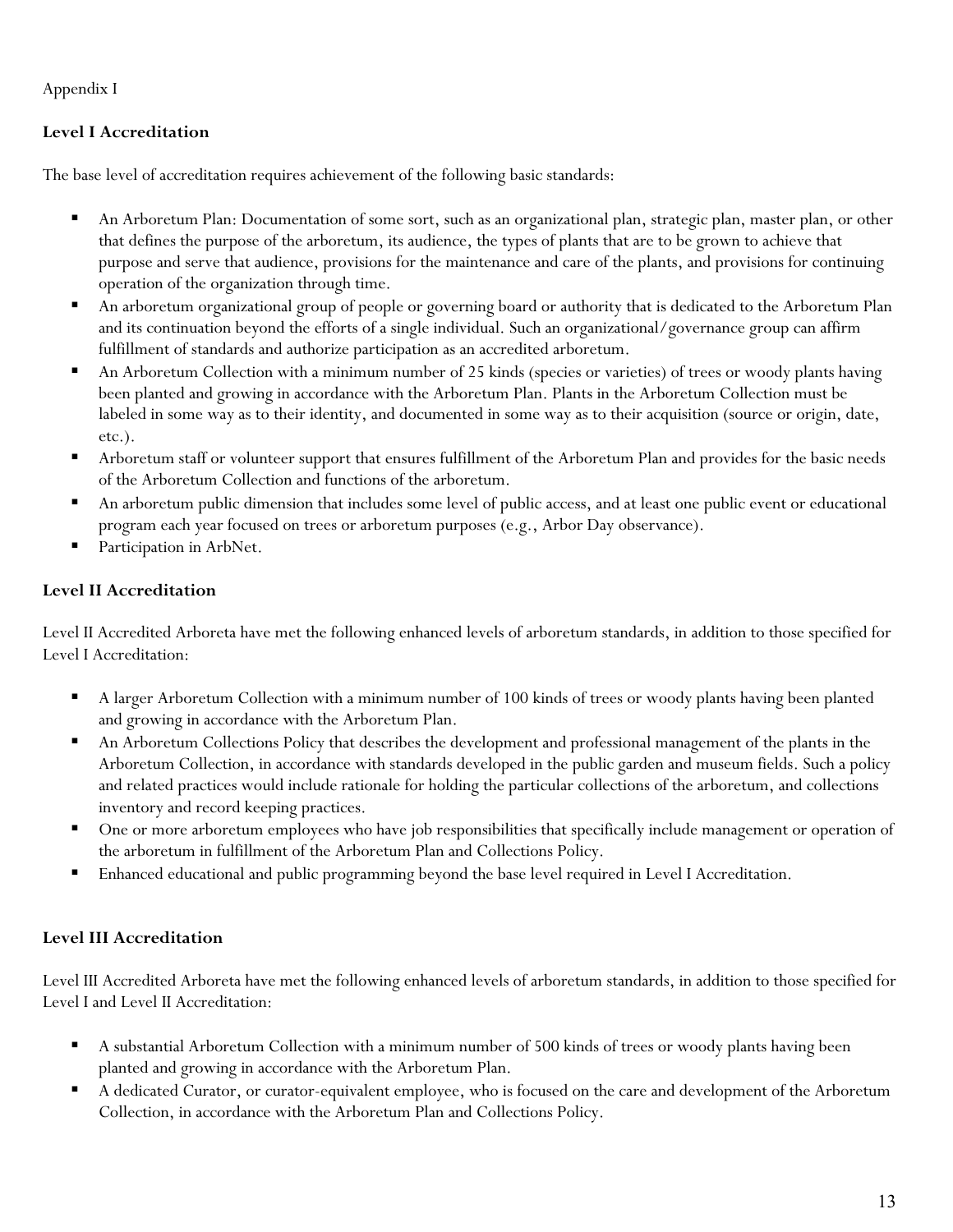- A professional capability to collaborate in some way, preferably with evidence of existing collaboration, with other arboreta and arboretum-related organizations, including cooperative plant evaluations, conservation projects, educational programs, exhibits, and interpretive efforts.
- Sharing of plant collections data with networked collections databases, such as BGCI PlantSearch Database, the PlantCollections database, or other collaborative collections databases.
- An active agenda and programs related to tree science, planting, or conservation.
- A substantial program of education related to trees, conservation, and other related topics.
- **Specific consideration of a conservation role linked to the Global Trees Campaign.**

## **Level IV Accreditation**

Level IV Accredited Arboreta have met the highest levels of arboretum standards, including those specified for Level I, II, and III Accreditation and the following:

- A scientific and/or conservation staff and capability to collaborate on sophisticated scientific or conservation activities with other arboreta or organizations related to trees.
- Institutional capacity, stability, and commitment to hold and safeguard plants of collections or conservation value on behalf of the collective interests of the profession.
- **Specific participation in collaborative scientific or conservation activities related to trees, such as the North American** Plant Collections Consortium or the Global Trees Campaign.